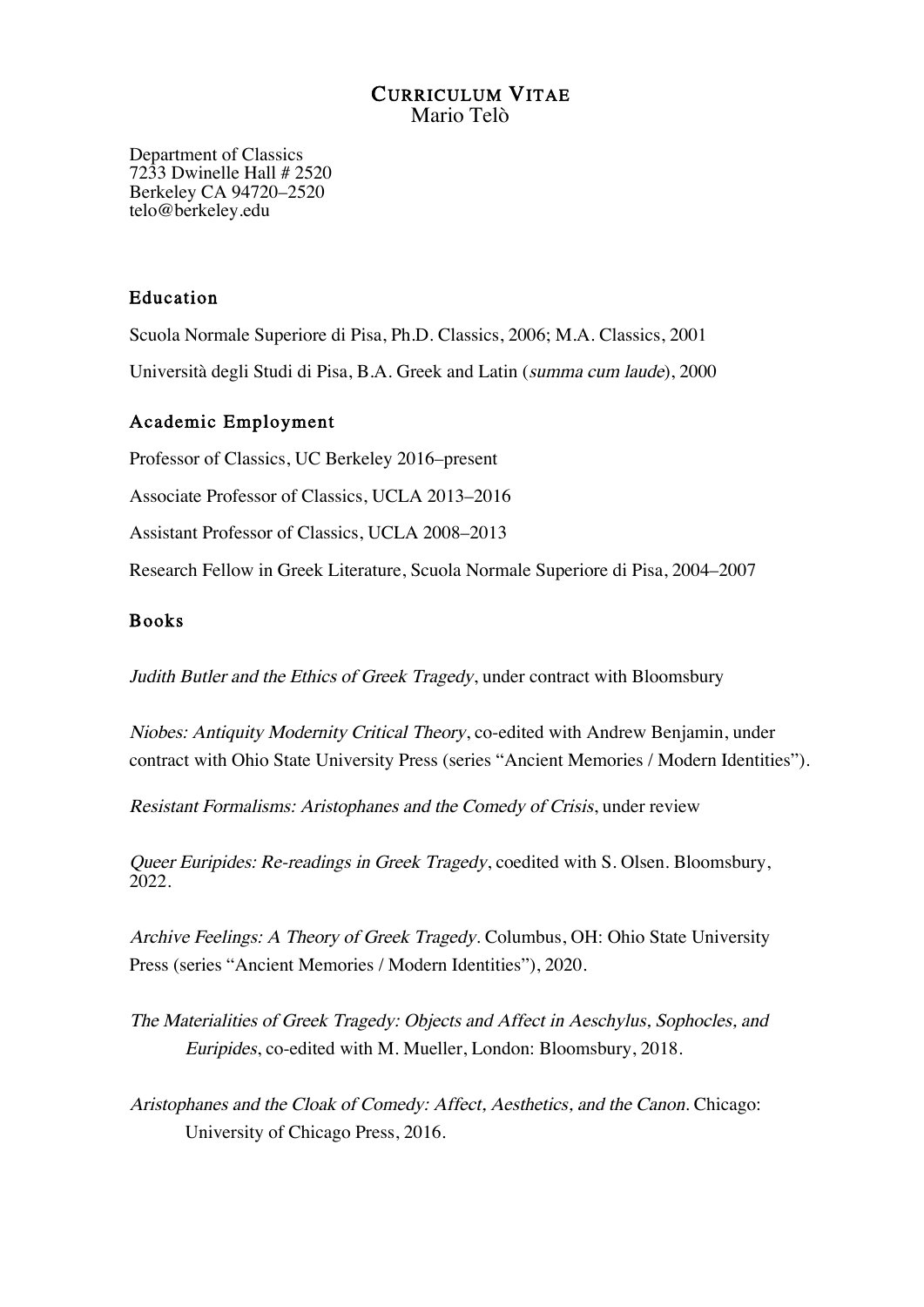- Greek Comedy and the Discourse of Genres, edd. E. Bakola, L. Prauscello, and M. Telò. Cambridge: Cambridge University Press, 2013.
- Eupolidis Demi. Florence: Le Monnier (Biblioteca Nazionale. Serie dei classici greci e latini. Testi con commento filologico), 2007.

## Articles and Chapters

"Queer Interspeciesism or Oppian's Wild Love," in The Handbook of Classics and Queer Theory, edited by Sara Lindheim, Kirk Ormand, and Ella Haselswerdt

- "Foucault and Oedipal Virality," forthcoming in Symplokê
- "Queer (A)edi-(m)ology: On Callimachus's *Aetia* Prologue," forthcoming in *Ramus*
- "Batracho-politics: Crisis, Animal An-omaly, and the Stubbornness of Form in *Frogs*," in S. D. Gartland and C. Güthenke, edd., *Aristophanes and the Current Political Moment*, London: Bloomsbury, forthcoming
- "Oedipal Congestions," in Z. Case, M. Ellis, and A. Reiske, edd., *Sensing Greek Drama: Then and Now*, Cambridge: Cambridge University Press, forthcoming
- "Blanchot, Derrida, and the Gimmick: Writing Disaster in Euripides' *Bacchae*," in S. Gurd and M. Telò, edd., *The Before and the After:* Archê *and* Avenir *in a Time of Crisis*, Goleta, CA: Punctum (Series "Tangents"), forthcoming
- "Adrastus's Cute Lesbianism: Labor Irony Adhesion," in S. Olson and M. Telò, edd., *Queer Euripides: Rereadings in Tragedy*, London: Bloomsbury, forthcoming
- "Tragic Cryo-Ecology, or Niobe's Glacial Aesthetics," in M. Telò and A. Benjamin, edd., *Figures of Niobe: Antiquity Modernity Critical Theory*, Columbus, OH: Ohio State University of Press (Series "Classical Memories, Modern Identities"), forthcoming
- "Colonial Convulsions: Akram Khan's *Xen(os)* and the Digital Prometheus," in G. Rodosthenous and A. Poulou, edd., *Greek Tragedy and the Digital*, London: Bloomsbury, forthcoming
- "Literary-Critical Intensities: Pathos, Affect, and Greek Tragedy," in J. Connolly and N. Worman, edd., The Oxford Handbook of Ancient Literary Theory and Criticism, Oxford: Oxford University Press, forthcoming.
- "Aristophanes," OCD entry, forthcoming
- "Laughter, or Aristophanes' Joy in the Face of Death," in E. Hall and P. Swallow, edd., *Aristophanic Humour*, London: Bloomsbury, 2000: 53–68
- "Between Emotion and the Emetic: Francis Bacon and the Tragic Body at the Margins of the *Oresteia*," *Literary Imagination* 22.2 (2020), 109–20.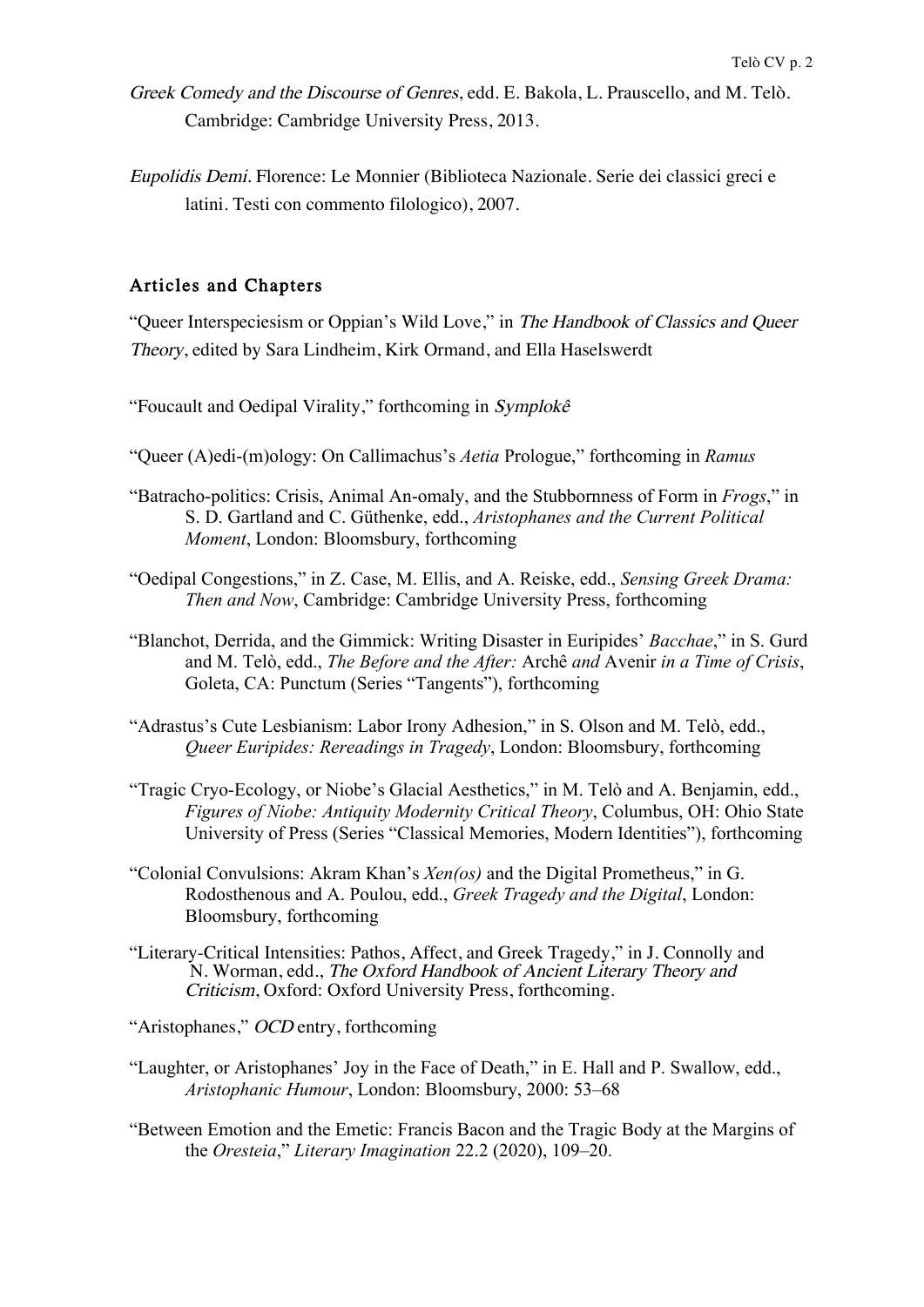- "The Politics of *Dissensus* in Aristophanes' *Birds*," in H.P. Foley and R. M. Rosen, edd., Aristophanes and Politics, Leiden: Brill (Columbia Studies in the Classical Tradition), 2019: 214–47.
- "Iambic Horror: Shivers and Brokenness in Archilochus and Hipponax," in M. Foster, L. Kurke, N. Weiss, edd., The Genres of Archaic and Classical Greek Poetry: Theories and Models, Leiden: Brill, 2019: 271-97.
- "Migrating Texts: Roman Comedy and the Poetics of Adaptation," in M. Dinter, ed., *The Cambridge Companion to Roman Comedy*. Cambridge: Cambridge University Press, 2018: 47–65.
- "The Boon and the Woe: Friendship and the Ethics of Affect," in M. Telò and M. Mueller, edd., *The Materialities of Greek Tragedy: Objects and Affect in Aeschylus, Sophocles, and Euripides*, London: Bloomsbury, 2018: 133–52.
- "Greek Tragedy and the New Materialisms," in M. Telò and M. Mueller, edd., *The Materialities of Greek Tragedy: Objects and Affect in Aeschylus, Sophocles, and Euripides*, London: Bloomsbury, 2018: 1-11.
- "Reperformance, Exile, and Archive Feelings: Rereading Aristophanes' Acharnians and Sophocles' Oedipus at Colonus," in R. Hunter and A. Uhlig, edd., Imagining Reperformance in Ancient Culture, Cambridge: Cambridge University Press, 2017: 87–110.
- "Tasting Homer: Matro's Gastroaesthetic Tour Through Epic," in K. C. Rudolph, ed., Taste and the Ancient Senses. London–New York: Routledge, 2017: 72–89.

"Mad Men: Epicharmus, Odysseus and the Poetics of Desertion," *MD* 76 (2016), 103–20.

- "Basket Case: Material Girls and Animate Objects in Plautus's Cistellaria," in S. Frangoulidis and G. Manuwald, edd., Roman Drama, Proceedings of the 8th Trends in Classics Conference, Berlin–New York: De Gruyter, 2016: 299–316.
- "On the Sauce: Cratinus, Cyclopic Poetics and the Roiling Sea of Epic." Arethusa 47 (2014), 303–20.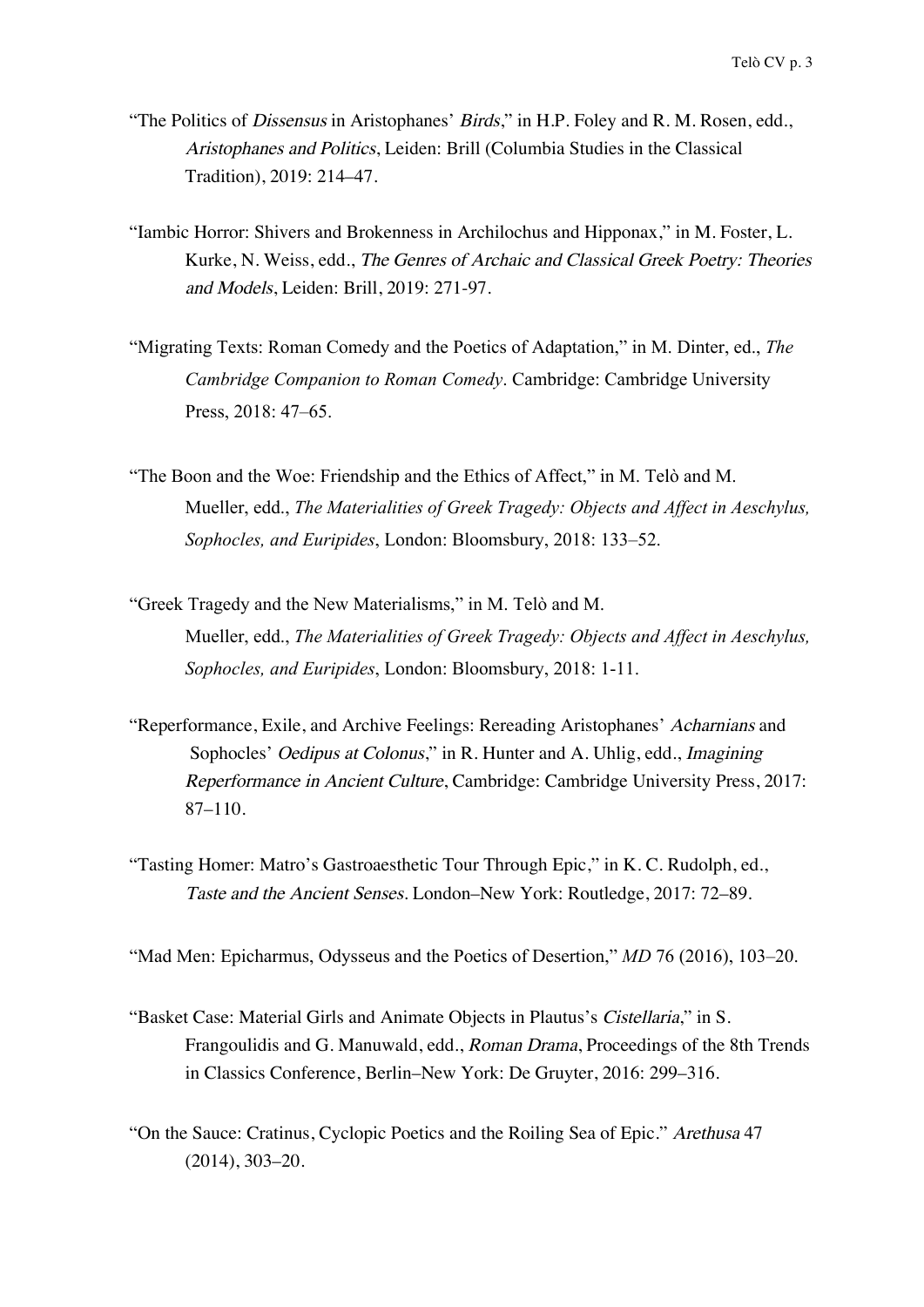- "Aristophanes vs. Typhon: Co(s)mic Rivalry and Temporality in *Knights*." *Ramus* 43 (2014), 25–44.
- "The Last Laugh: Eupolis, Strattis and Plato Against Aristophanes," in M. Fontaine and A. Scafuro, edd., *The Oxford Ancient Comedy Handbook*. Oxford: Oxford University Press, 2013: 113–31.
- "Aristophanes, Cratinus and the Smell of Comedy," in S. Butler and A. Purves, edd., *Synaesthesia and the Ancient Senses*. London: Acumen, 2013: 53–69.
- "Comedy as a Fabric of Generic Discourse," in E. Bakola, L. Prauscello, and M. Telò, edd., *Greek Comedy and the Discourse of Genres*. Cambridge: Cambridge University Press, 2013: 1–12.
- "Epic, Nostos and Generic Genealogy in Aristophanes' *Peace*," in E. Bakola, L. Prauscello, and M. Telò, edd., *Greek Comedy and the Discourse of Genres*. Cambridge: Cambridge University Press, 2013: 129–52.
- "Chasing μῆλα: Achilles' Curious Quarry (Sophocles, Fr. 1069 Radt)." *Classical Philology* 117.4 (2012): 349–55.
- "The Eagle's Gaze in the Opening of Heliodorus' *Aethiopica*." *American Journal of Philology* 132.4 (2011): 581–613.
- "Embodying the Tragic Father(s): Autobiography and Intertextuality in Aristophanes." *Classical Antiquity* 29 (2010): 278–326.
- Entries "Anacharsis," "Matron of Ephesus," "Menander," in A. Grafton, G. W. Most, and S. Settis, edd., *The Classical Tradition*. Cambridge, MA: Harvard University Press, 2009.

"Cleopatra come Pericle: Plut. *Anton.* 27.3." *MD* 60 (2008): 171–75.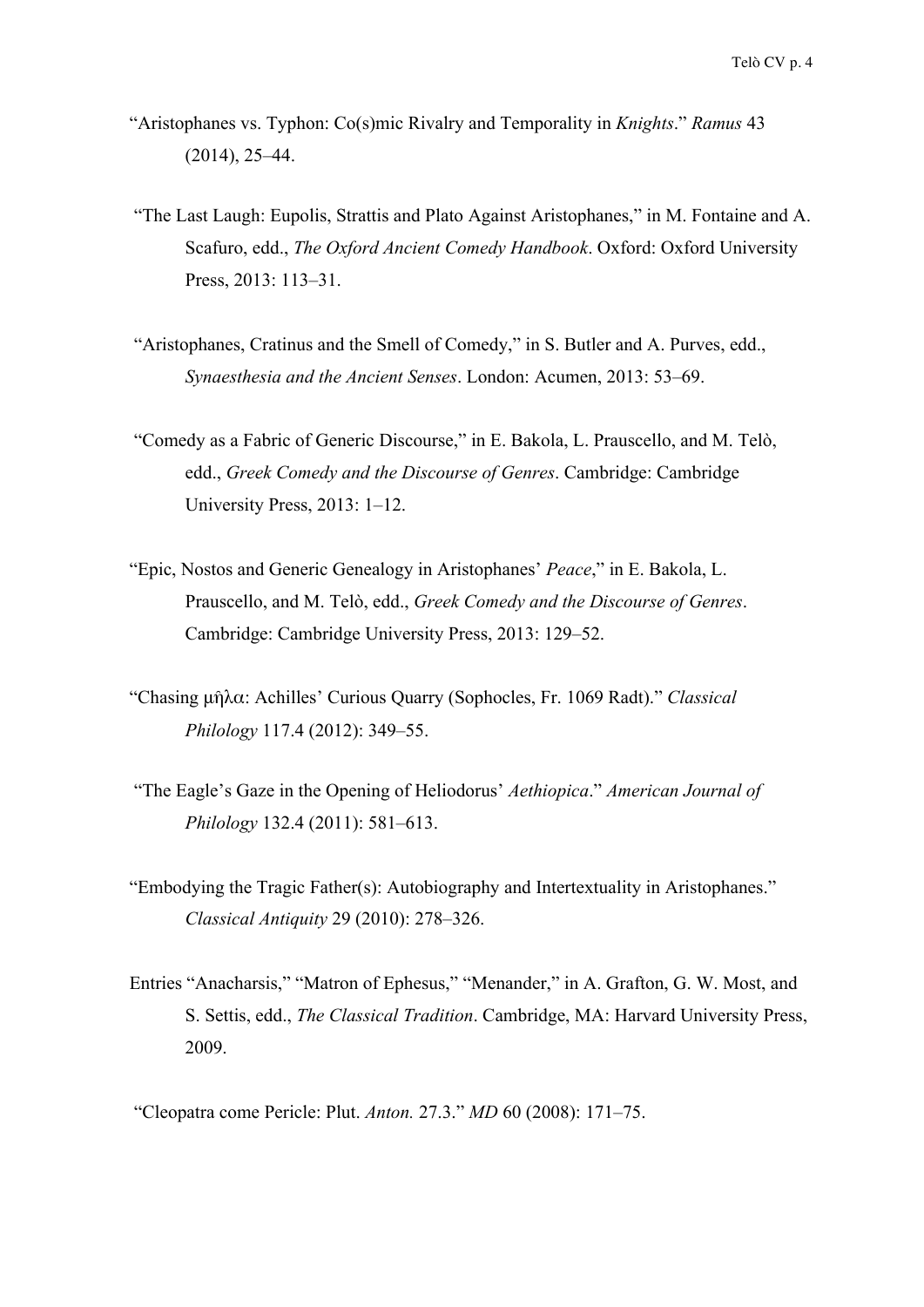- "Vecchie e nuove Andromede: Sapph. fr. 57, 3 V. e Babr. 10, 4." *Eikasmos* 17 (2006): 37– 47.
- "Milziade, Aristide e il sicofante: personaggi tragici nei *Demi* di Eupoli," in E. Medda, M. S. Mirto, and M. P. Pattoni, edd., *KOMODOTRAGODIA: intersezioni del tragico e del comico nel teatro del V secolo a. C.* Pisa: Edizioni della Normale, 2006: 263– 306.
- "Αἰγίπυρρος (Eup. fr. 20 KA)." *Seminari romani di cultura greca* 9 (2006): 63–67.
- "La bietola e i suoi disagi (Ar. *Nub.* 1001)." *Giornale italiano di filologia* 57 (2005): 104– 7.
- "Sofocle, Socrate e gli inganni della mimesi (Philostr. *Imag.* 13.3)." *Eikasmos* 16 (2005): 265–81.
- "Due casi di archeologia intertestuale: Ap. Rh. 3. 1293–5 e Theocr. *Id.* 14. 66–67." *Seminari romani di cultura greca* 8 (2005): 5–11.
- "Anaxipp. fr. 1. 46–7 KA: Awakening Nature." *Mnemosyne* 58 (2005): 262–5.
- "Gli stinchi degli alberi: commedia e fisiognomica in Eup. fr. 107 KA." *Seminari romani di cultura greca* 7 (2004): 31–50.
- "Aspettando Ercole: universalismo mitico e primitivismo romantico in *Le mystère d'Alceste* di M. Yourcenar," in M. P. Pattoni and R. Carpani, edd., *Sacrifici al femminile: Alcesti da Euripide a Raboni*. Milan: Università Cattolica del Sacro Cuore: 2004: 387–410.
- "PSI 3854: un frammento di dramma su Giasone argonauta?" *Comunicazioni dell'Istituto Papirologico G. Vitelli* 6 (2004): 27–42.
- "Un palmipede spaccone (Ar. *Av.* 1295)." *Eikasmos* 15 (2004): 75–83.
- "Solone, Eupoli e l'adulterio: una proposta per la *persona loquens* di Eup. fr. 101 KA." *Zeitschrift für Papyrologie und Epigraphik* 147 (2004): 1–12.
- "Euripide fr. 74 Nauck: per la ricostruzione di una struttura parodica." *MD* 51 (2003): 163– 78.
- "L'ingresso del Salsicciaio (Ar. *Eq.* 146–50)." *Annali Istituto Orientale di Napoli* 15 (2003): 145–55.
- "La peur d'Oreste: un problème textuel dans Eur. *Or.* 836–7." *Ktema* 28 (2003): 125–31.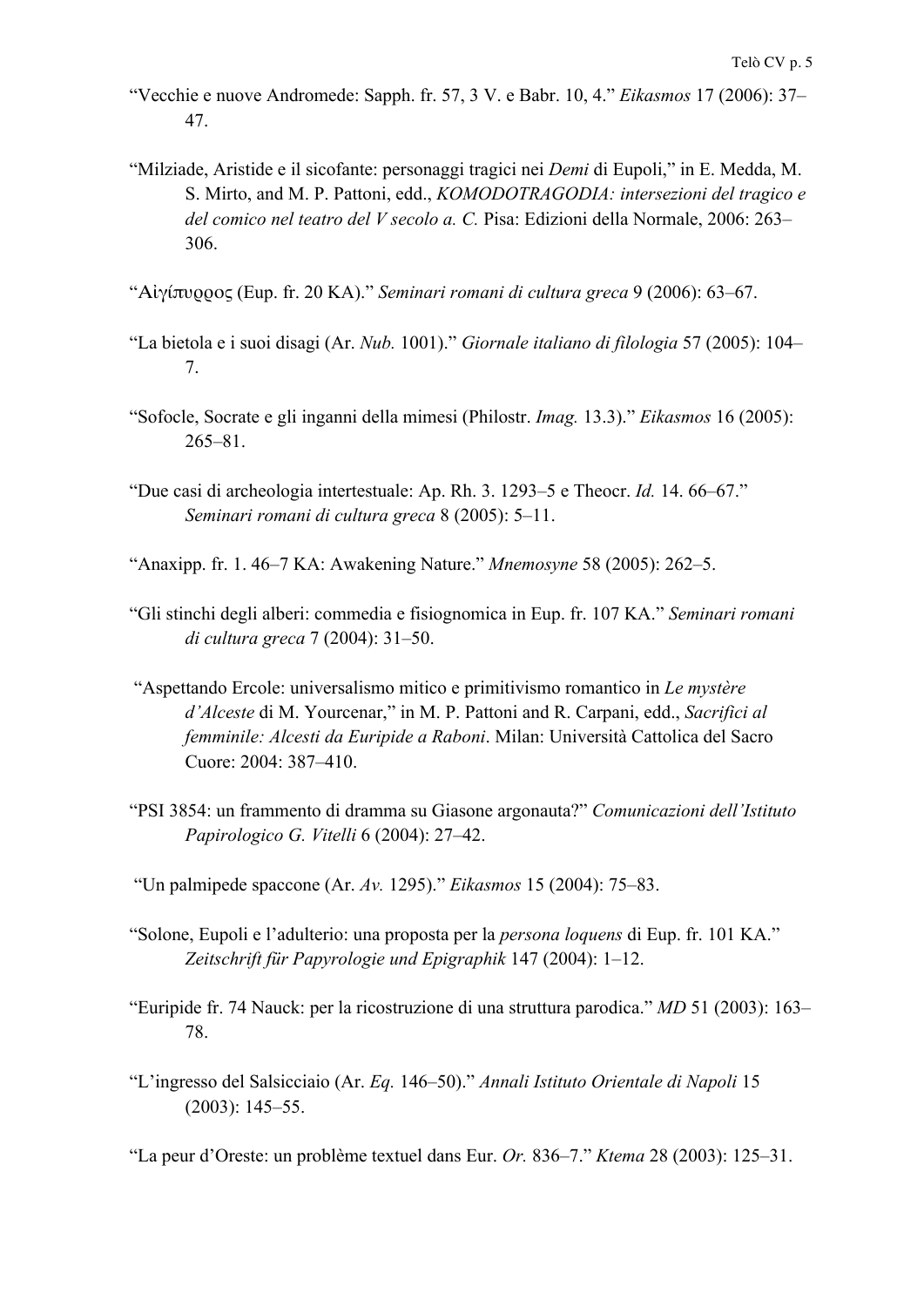"Due note ai *Demi* di Eupoli." *Philologus* 147 (2003): 13–43.

- "Eur. *IT* 798–9: un'attribuzione problematica." *Rheinisches Museum* 146 (2003): 103–7.
- Co-written with L. Porciani. "Un'alternativa per la datazione dei *Demi* di Eupoli." *QUCC* 72 (2002): 23–40.
- Co-written with L. Prauscello. "Text and Stage-Action in Eur. *HF* 1218." *Mnemosyne* 55 (2002): 720-3.

"Per una grammatica dei gesti nella tragedia greca (II): la supplica." *MD* 49 (2002): 9–51.

- "Per una grammatica dei gesti nella tragedia greca (I): cadere a terra, alzarsi; coprirsi, scoprirsi il volto." *MD* 48 (2002): 9–75.
- "Contatto fisico vero o presunto? A proposito di Soph. *Phil.* 813–8 (con considerazioni su Soph. *El.* 1205–10)." *Seminari romani di cultura greca* 4 (2001): 233–43.

"Nota ad Accio 190 R<sup>3</sup>." *MD* 45 (2000): 127–31.

"Eliodoro e la critica omerica antica." *SIFC* 92 (1999): 71–87.

"La scena di riconoscimento nello *Ione* di Euripide e Plauto, *Rudens* 1134ss." *Studi classici e orientali* 46 (1998): 909–17.

#### Reviews

S. D. Olson. Eupolis: Einleitung, Testimonia und Aiges-Demoi. Fragmenta Comica. Bryn Mawr Classical Review 2018

G. Zanker. *Herodas: Mimiambs*. *Classical Review* 62.2 (2012): 438–40.

"Patronising Terence." Classical Review 62.1 (2012): 141–44.

F. Montana, ed. Interpretazioni antiche di Aristofane. Journal of Hellenic Studies 128  $(2008): 205-\overline{6}.$ 

I. C. Storey. Eupolis. Poet of Old Comedy. Journal of Hellenic Studies 125 (2005): 166– 67.

P. Michelakis. Achilles in Greek Tragedy. Journal of Hellenic Studies 123 (2003): 202–3.

### Newspaper articles

"Che tragedia di romanzo" (Review of C. Tóibín, The House of Names), La Domenica del Sole 24 Ore, January 28, 2018

"L'anima filosofica di Luca Guadagnino" (Review of "Call Me By Your name," http://www.ilsole24ore.com/art/cultura/2018-01-26/l-anima-filosofica-guadagnino-145505.shtml?uuid=AE63adpD)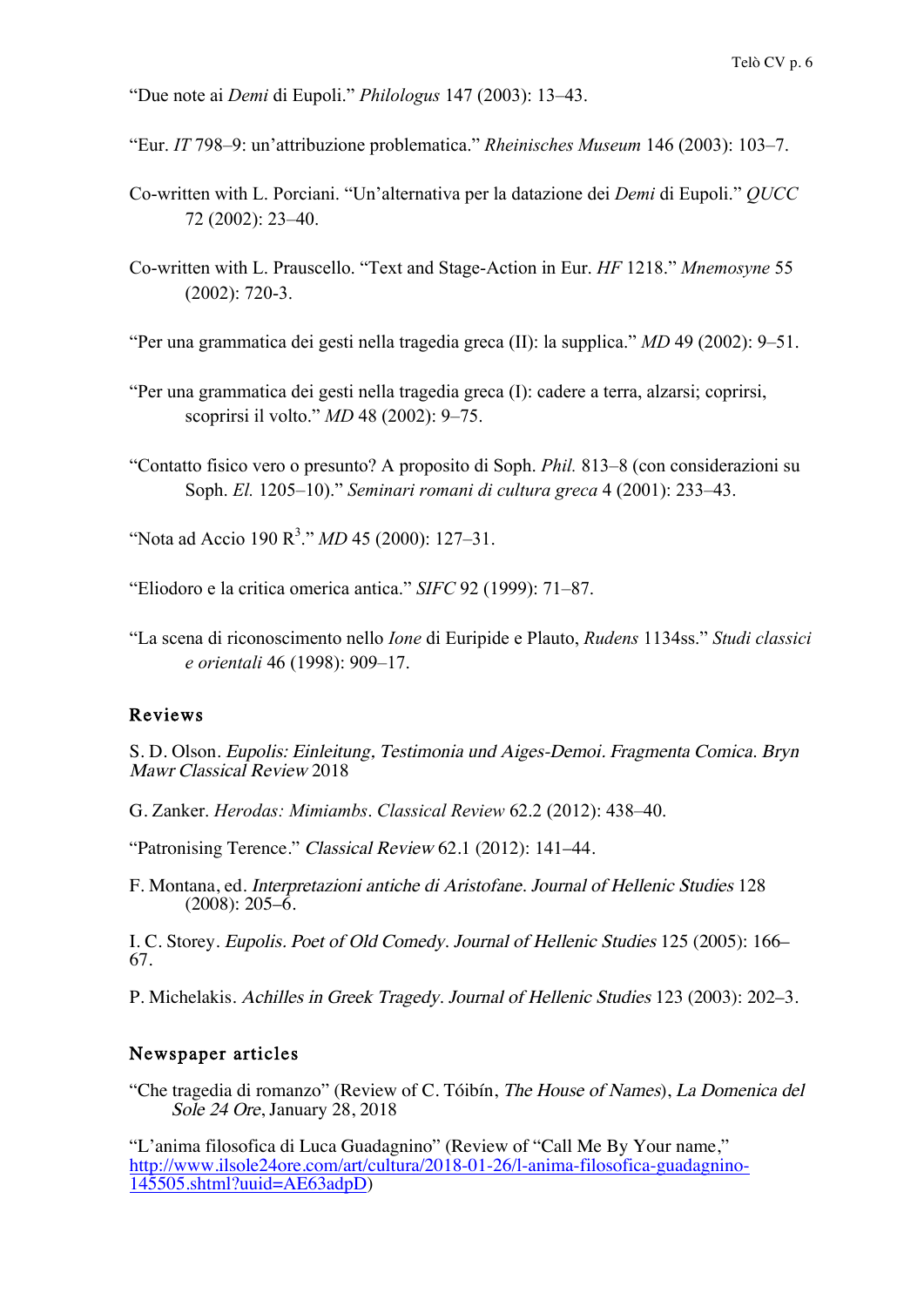- "Classico strapotere maschilista" (Review of M. Beard, Women and Power), La Domenica del Sole 24 Ore, February 25, 2018
- "Epica ossessione dell'origine" (Review of D. Mendelsohn, An Odyssey: A Father, A Son, and an Epic), La Domenica del Sole 24 Ore, April 1, 2018
- Interview with Andrew Greer, author of Less (2018 Pulitzer Prize winner for fiction), La Domenica del Sole 24 Ore, May 6, 2018
- "Rivisitazioni vittoriane: le signore del greco" (Review of Y. Prins, Ladies' Greek: Victorian Translations of Greek Tragedy), La Domenica del Sole 24 Ore, June 24, 2018
- "Quel che antichi turisti scrissero sulle statue" (Review of P. Rosenmeyer, The Language of Ruins), La Domenica del Sole 24 Ore, November 11, 2018
- "Il blues dell'oppressione" (Review of B. Jenkins, If Beale Street Could Talk), La Domenica del Sole 24 Ore, January 20, 2019
- "Il trauma autodistruttivo che mina la società USA" (Review of K. Powers, A Shout in the Ruins), La Domenica del Sole 24 Ore, March 31, 2019
- "Viaggio nel Labirinto, senza perdere il filo" (Review of M. Morazzoni, Il dono di Arianna), La Domenica del Sole 24 Ore, April 21, 2019
- "Il potere ribelle dell'afrofuturismo" (Review of V. LaValle, The Changeling), La Domenica del Sole 24 Ore, July 7, 2019
- "Erotismo e politica tra 'Persone Normali'" (Review of S. Rooney, Normal People), La Domenica del Sole 24 Ore, August 4, 2019
- "Se Penelope si fosse innamorata di Antinoo" (Review of M. G. Ciani, La morte di Penelope), La Domenica del Sole 24 Ore, August 11, 2019
- "Toni Morrison: Un lutto nazionale divenuto fatto politico," La Domenica del Sole 24 Ore August 11, 2019
- "Sdraiati accanto a Freud," La Domenica del Sole 24 Ore, August 25, 2019
- "Noi, cyborg, in balia dell'Archivio" (Review of J. Cohen, The Book of Numbers), La Domenica del Sole 24 Ore, September 1, 2019
- "L'obesità come strumento di affermazione" (Review of K. Laymon,  $Heavy$ ), La Domenica del Sole 24 Ore, September 8, 2019
- "Il potere oppressivo della cittadinanza" (Review of V. Luiselli, Lost Children Archive), La Domenica del Sole 24 Ore, November 17, 2019
- "Che oppressione questa famiglia allargata!" (Review of A. Aciman, Find Me), La Domenica del Sole 24 Ore, December 1, 2019
- "Che resta di Susan? Un romanzo non letto" (Review of S. Sontag, Reborn: Journals and Notebooks), La Domenica del Sole 24 Ore, February 16, 2020
- "Per un femminismo senza confini" (Interview with Judith Butler), La Domenica del Sole 24 Ore, March 8, 2020

"Chisciotte e Sancho 'on the road'" (Review of S. Rushdie, Quichotte), La Domenica del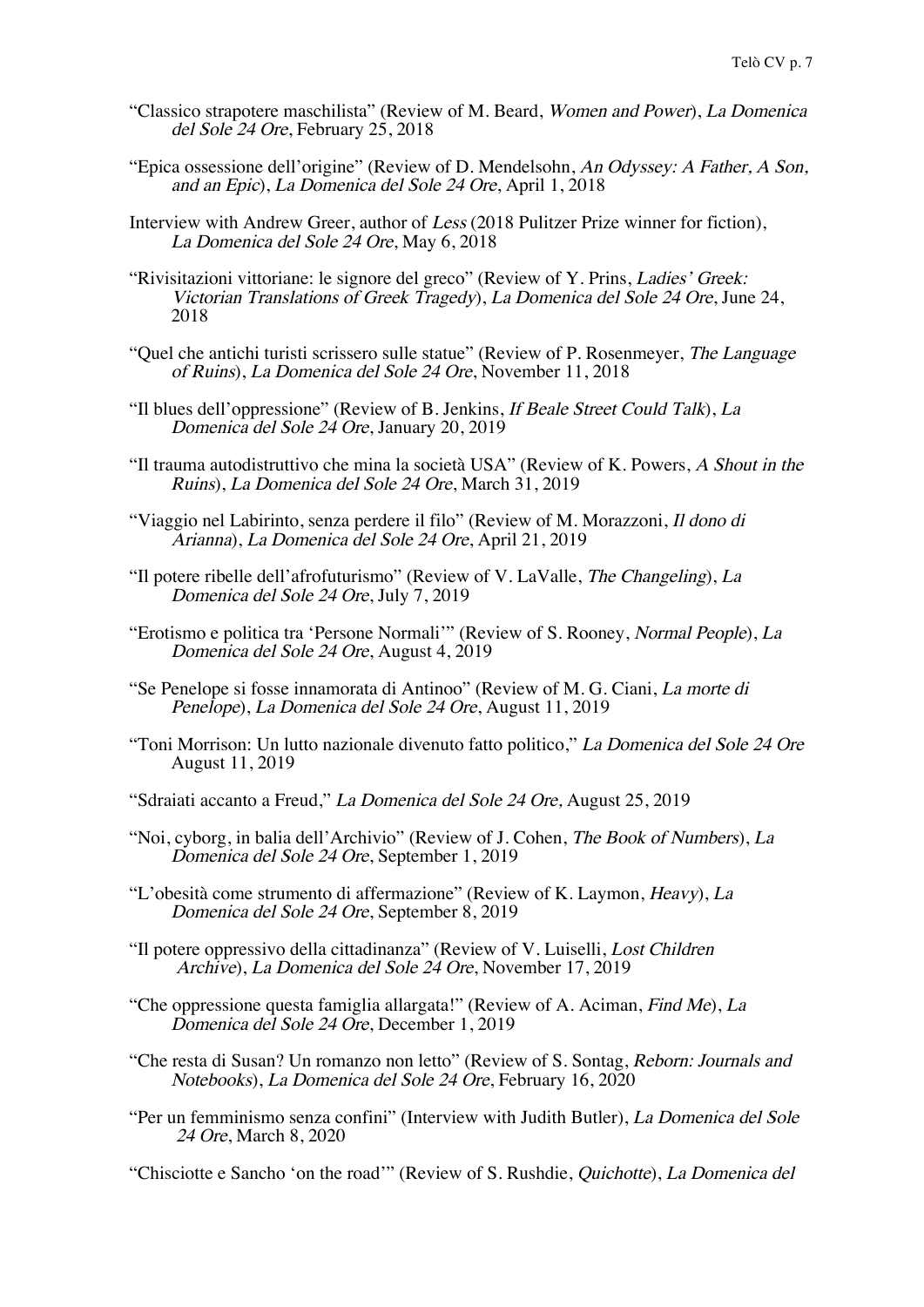Sole 24 Ore, May 30, 2020

- "Ossessionati dal décor e non dalle fondamenta"(Review of D. Leavitt, Shelter in Place), La Domenica del Sole 24 Ore, July 5, 2020
- "Genealogia della sofferenza"(Review of E. Safran Foer, I Want You to Know We're Still: A Post-Holocaust Memory), La Domenica del Sole 24 Ore, July 26, 2020

#### Selected Talks

- "Hecuba, or Tragedy's Anarchivic Aesthetics," paper delivered at "Tragedy and Philosophy" conference," 2–4 June, 9–11 June 2021, Goldsmiths, University of London
- "Batracho-politics: Crisis, Animal An-omaly and the Stubbornness of Form in Aristophanes' Frogs," invited talk, March 5, 2021, Bryn Mawr College,
- "Blanchot, Derrida, and the Gimmick: Writing Disaster in Euripides' *Bacchae*," paper delivered at the annual conference of the American Comparative Literature Association, Montreal (April 2021)
- "Oedipal Congestions," keynote lecture at the conference "Sensing Greek Drama: Then and Now," Cambridge University (January 2021)
- "An-archival Aesthetics in the *Oresteia*," invited lecture at Columbia University (October 2020)
- "New Materialisms, Freud, and the Prometheus of Xenos", MLA, annual convention, January 9, 2020
- "Batracho-politics: Animal An-omaly and the Stubbornness of Form in Aristophanes' Frogs," SCLA annual convention, Atlanta, November 1, 2019
- "The Archive and the Loop: Euripides' Medea and Heracles," UC, Santa Barbara, October 18, 2019
- "Reading Stephen Best's None Like Us: Anarchival Aesthetics Between Luiselli, Morrison.

and Euripides' Hecuba," Stanford University, October 10, 2019

- "Between Emotion and the Emetic: The Tragic Body and Its Insides at the Margins of the Oresteia." Plenary session of the ALSCW convention, College of the Holy Cross, October 3, 2019
- "That Sinking Feeling: The Archive and Anti-Catharsis in Euripides' Heracles." University of Lyon, France, July 1, 2019
- "Niobe's Glacial Motherhood," Cambridge University, UK, May 25, 2019
- "Movement, Memory, and the Politics of Dissensus in Aristophanes' Birds." Lecture at University of Kent (June 2018)
- "Dirt and Decorum in Greek Tragedy and Comedy." Paper at the annual conference of the American Comparative Literature Society, Los Angeles (April 2018)
- "Aristophanes, Jacques Rancière, and Democracy." Lecture at Corpus Christi College, Oxford University (28 February, 2018)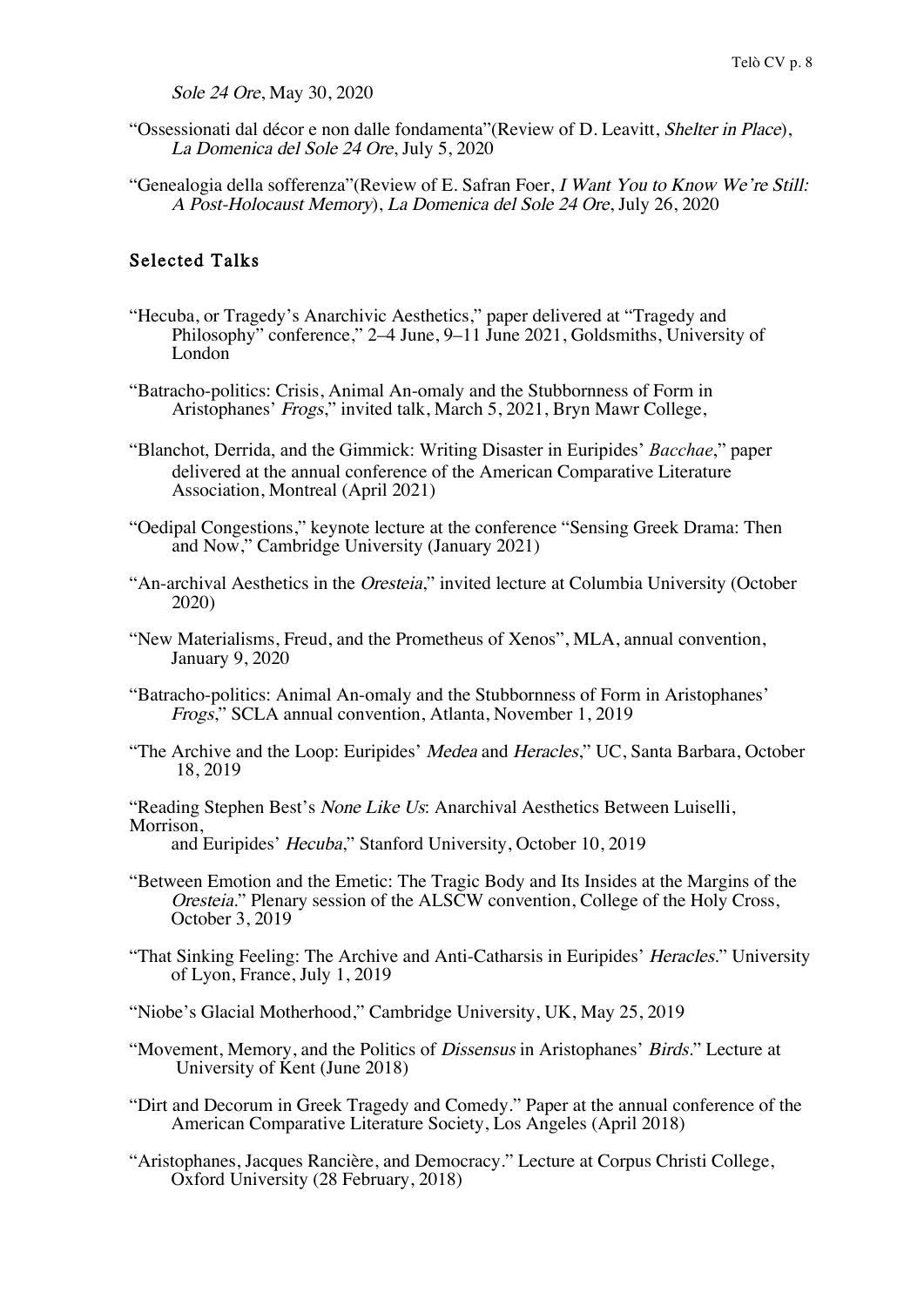- "Mourir de Rire: Greek Comedy and the Death Drive," at "Laughter and Greek Comedy," Conference at King's College, London (3-6 July, 2017)
- "Aeschylean Archives," at "Materiality and Representation in Greek Literature," Conference at University of Edinburgh (21-22 June, 2017)
- "The Politics of Dissensus in Aristophanes' Birds" (Columbia University, September 30, 2016)
- "At the End of the Rope: Rebirth and Death in Plautus's Rudens," at "Classical Association Conference," Edinburgh (April 8, 2016)
- "Echoes of a Sound Ending in Heliodorus's Aethiopica," Melpomene Chair Conference, University of California, Berkeley (December 9, 2015)
- "The Hedgehog's Touch: Affect, Genre, and Iambus," at "The Genres of Archaic and Classical Greek Poetry," University of California, Berkeley (September 2015)
- "The Play as Vital Object: Materiality and Affect in Plautus's Aulularia and Its Reception," at "Roman Comedy and Its Reception," University of Campinas, Brazil (June 2015)
- "Fitting Out Philocleon and Stripping Strepsiades: Aristophanes Reperforms Failure," at "Recontextualizing Occasion: Reperformance in Ancient Greece," Cambridge, UK (June 2014)
- "Pregnant Props: Birth and Narrative in Three Plautine Plots," at "Roman Comedy and Its Contexts," Aristotle University, Thessaloniki (May–June 2014)
- "Wasps, Cratinus and the Tragic Enervation of the Comic Audience." University of California, Berkeley (April 2012)
- "Aristophanes, Cratinus and the Smell of Comedy," at "Synaesthesia: Classics Beyond the Visual Paradigm," UCLA (May 2010)
- " 'In the Name of the Father': Epic, Nostos and Generic Genealogy," at "Comedy Across Genres and Genres in Comedy," University College London (July 2009); University of California, Irvine (February 2009).
- "Embodying the Tragic Father in Aristophanes' Peace," Yale University (January 2008); UCLA (February 2008); Princeton University (February 2008); University of Chicago (February 2008); Rome Tor Vergata (May 2008)
- "The 'Filialogy' of Epic: (Re)constructing Heroic Childhood in Statius' Achilleid and Sophocles," University of Pennsylvania (November 2007); Cambridge University (November 2007)

#### Teaching UC Berkeley

Greek Drama (CLA 214)<br>Aristophanes (GR 105) Fall 2015, Spring 2021 Aristophanes (GR 105)<br>
Proseminar (CLA 200)<br>
Fall 2016 Proseminar (CLA 200)<br>
Late Greek: Greek Novel (GR 116) Fall 2016 Late Greek: Greek Novel (GR 116) Fall 2016<br>Intensive Greek (GR 10) Spring 2017 Intensive Greek (GR 10)<br>Introduction to Greek Civilization (CLA 10A) Fall 2018, Fall 2019, Fall 2020 Introduction to Greek Civilization (CLA 10A) Fall 2018, Fall 2019<br>Introduction to Comparative Literature (COMP LIT 100) Spring 2018 Introduction to Comparative Literature (COMP LIT 100)